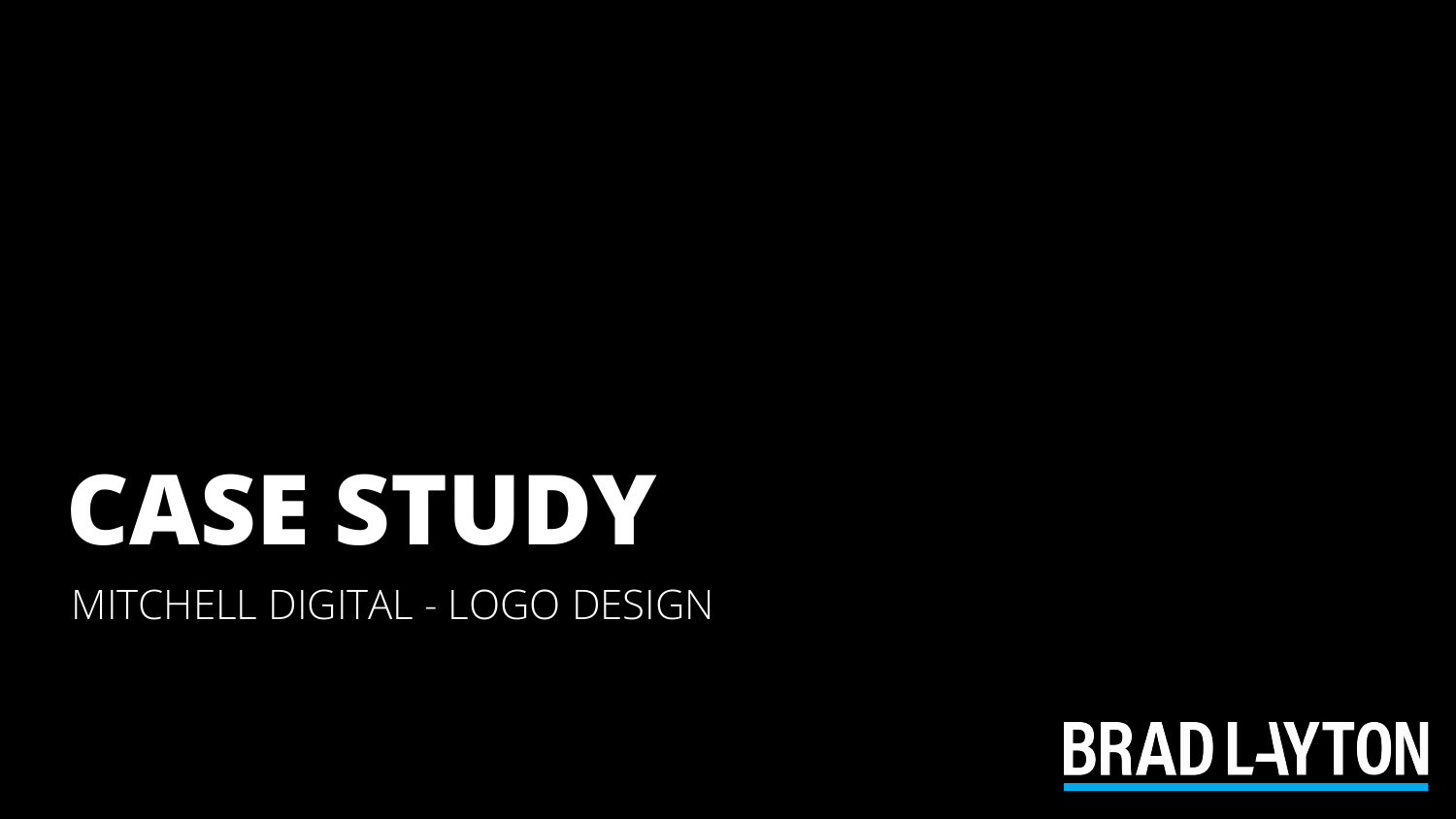Mitchell Digital is a new startup web design & development agency located in the North East of England.

They were looking for a well suited, contemporary, WHO**O** simple logo for their new business.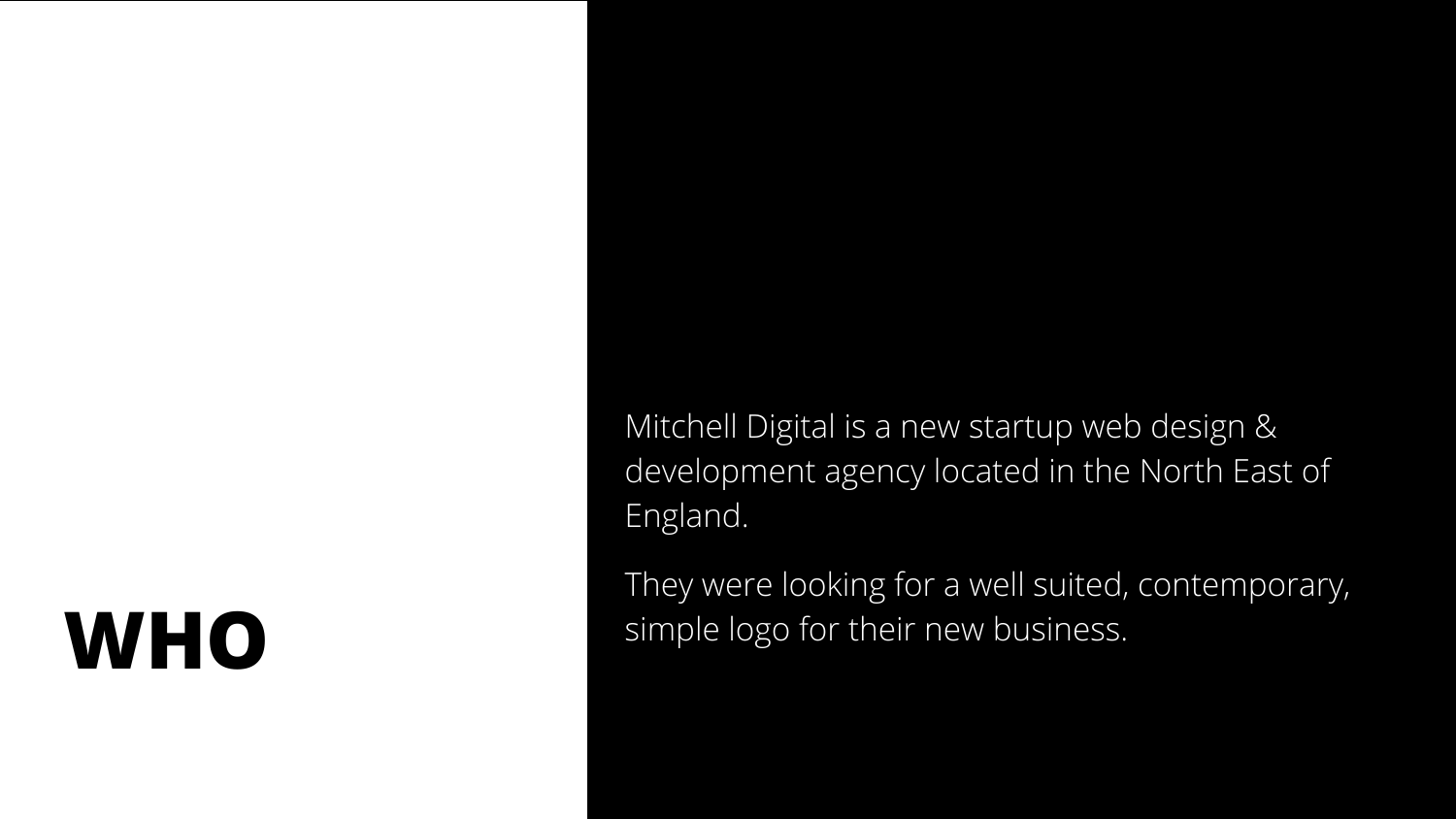I'm looking to brand brand brand. I think this is going to be the most important for me to have a solid and clean base going forward. I need a solid, simple brand that will last me for years.

I would like to have a square icon with my logo, so I **BRIEF** can have either the icon, icon and text or icon and text portrait. Definitely a Sans Serif font.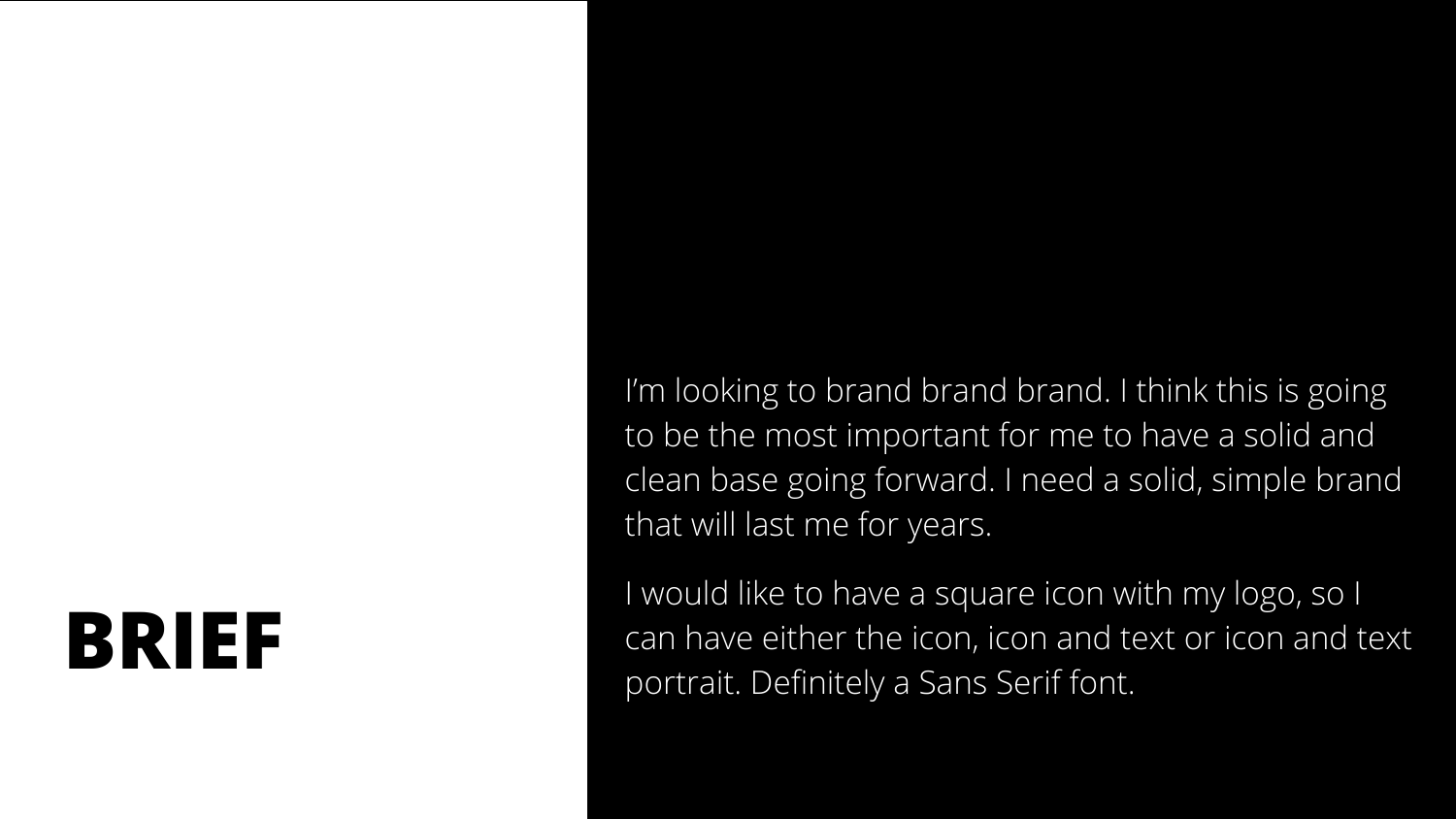### **MAIN LOGO DESIGN**

# HIMITCHELL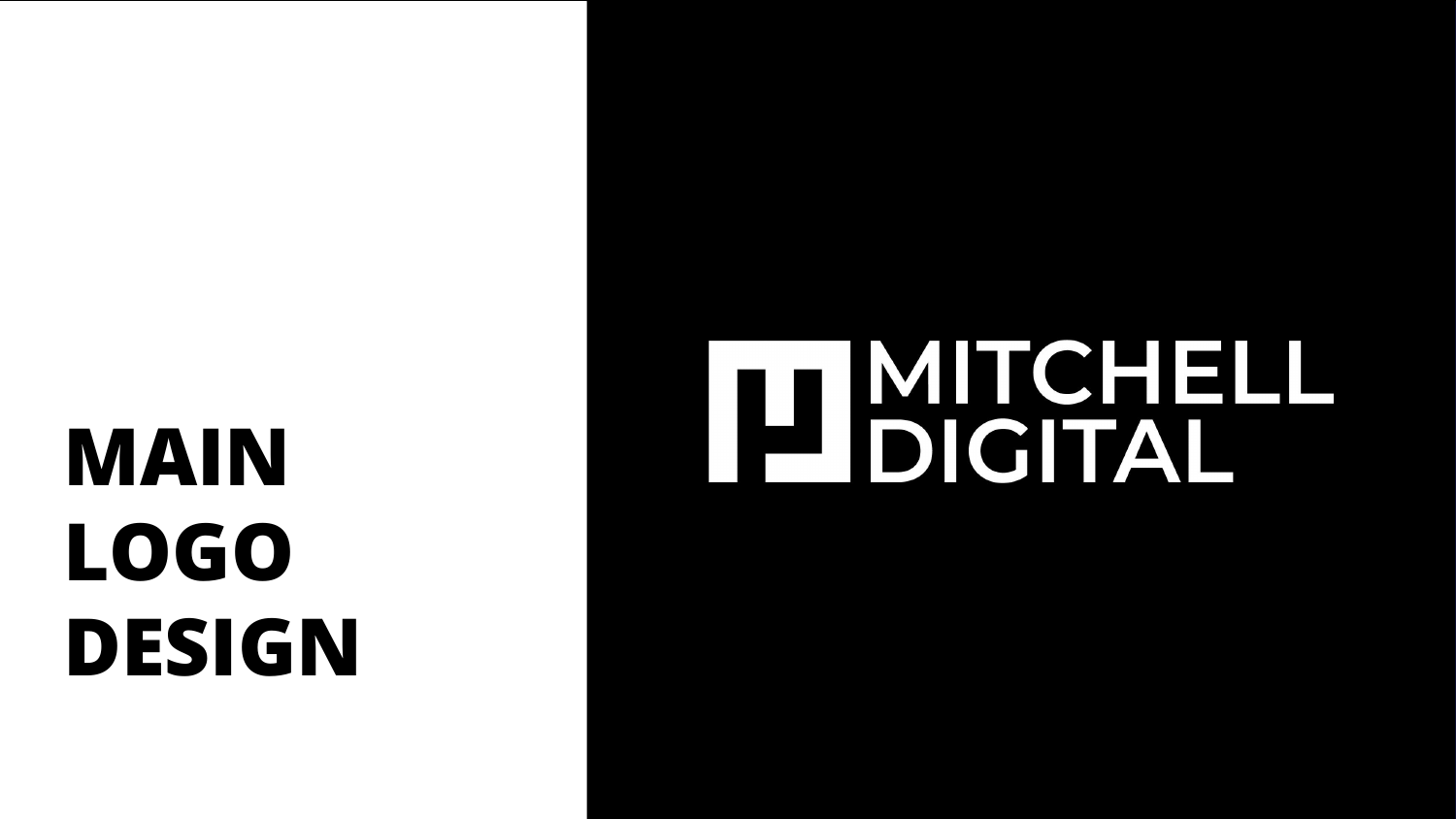## **TEMITCHELL**

## **TEMPELL**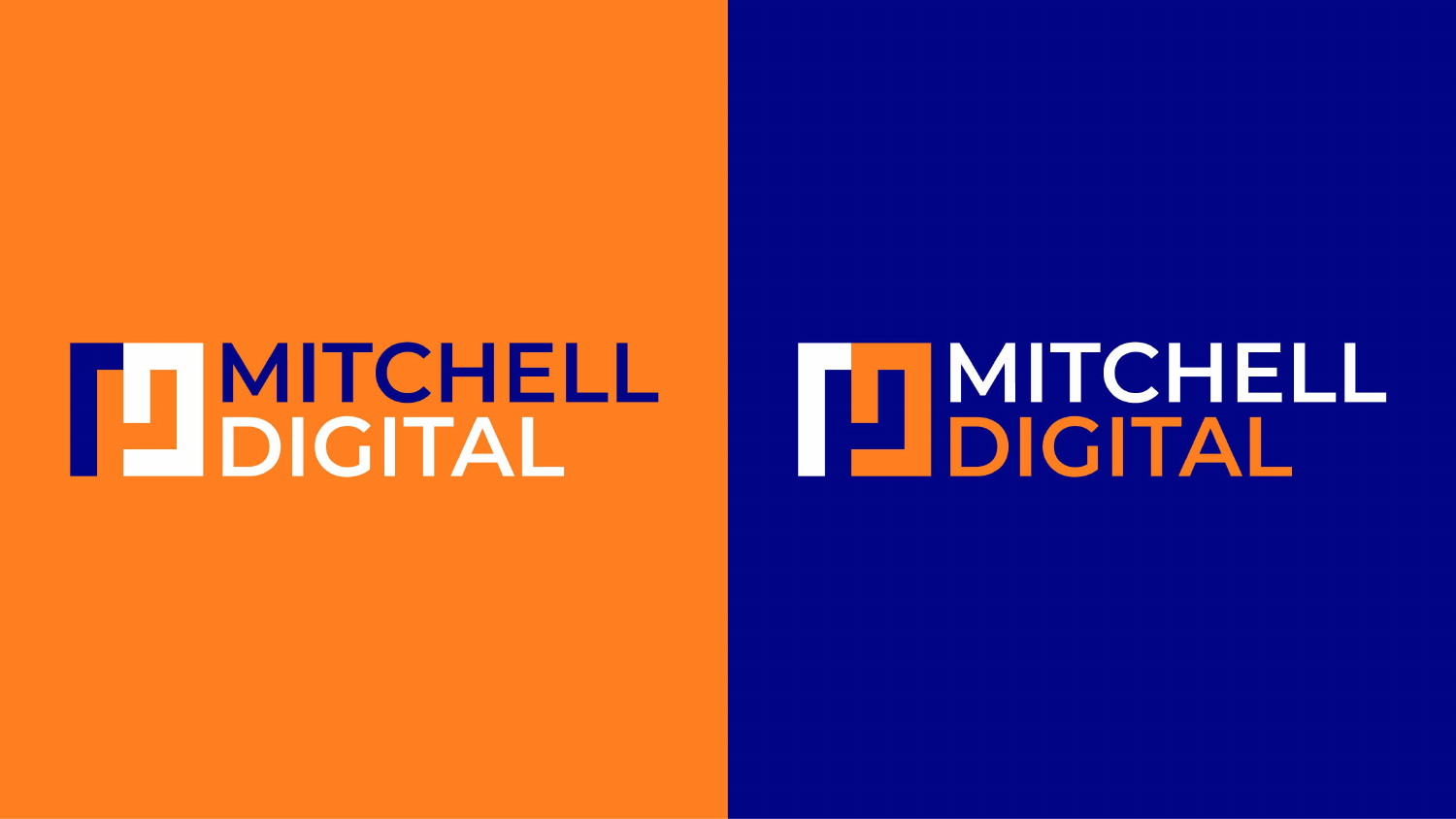### **SECONDARY LOGO DESIGN**

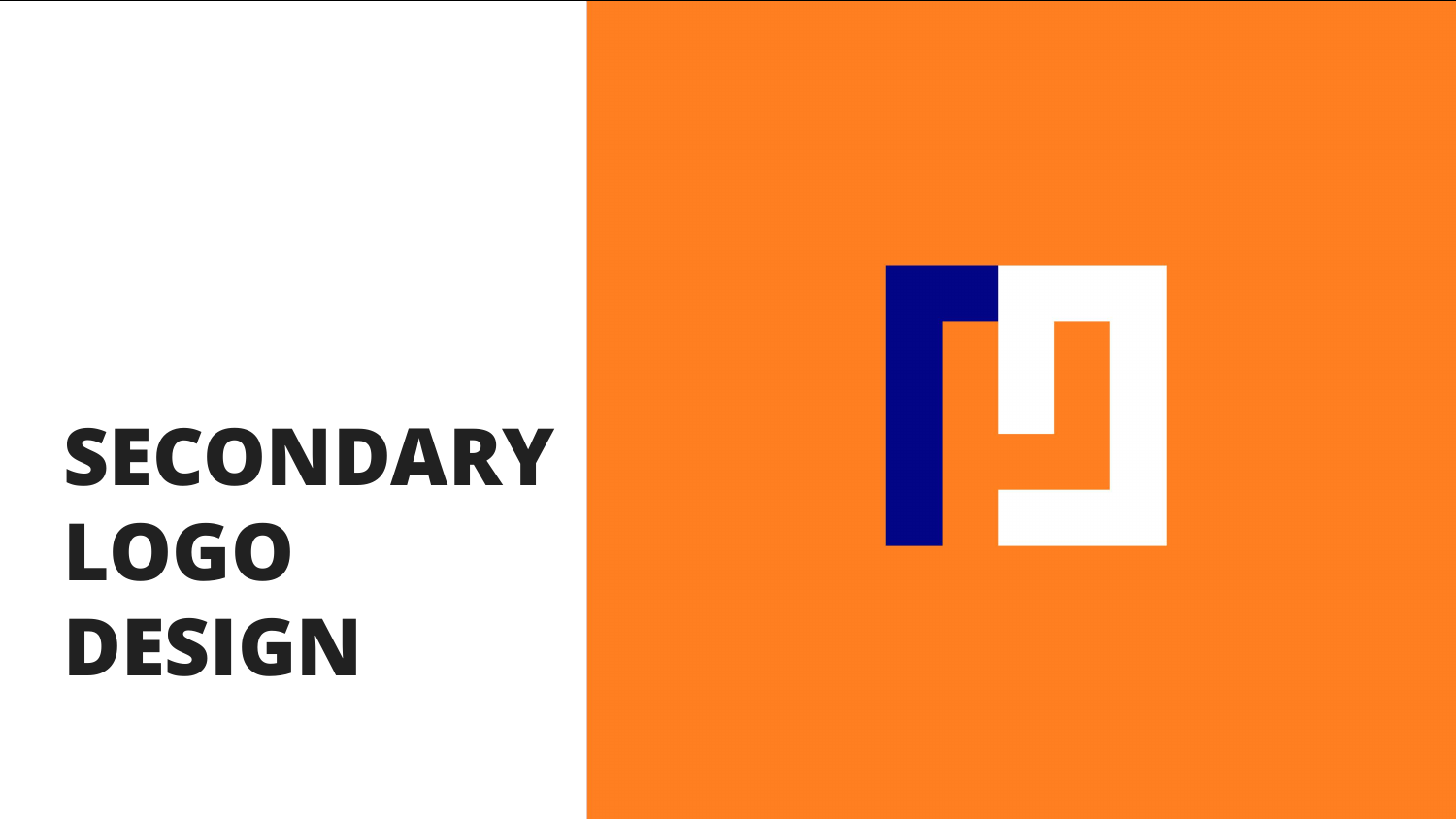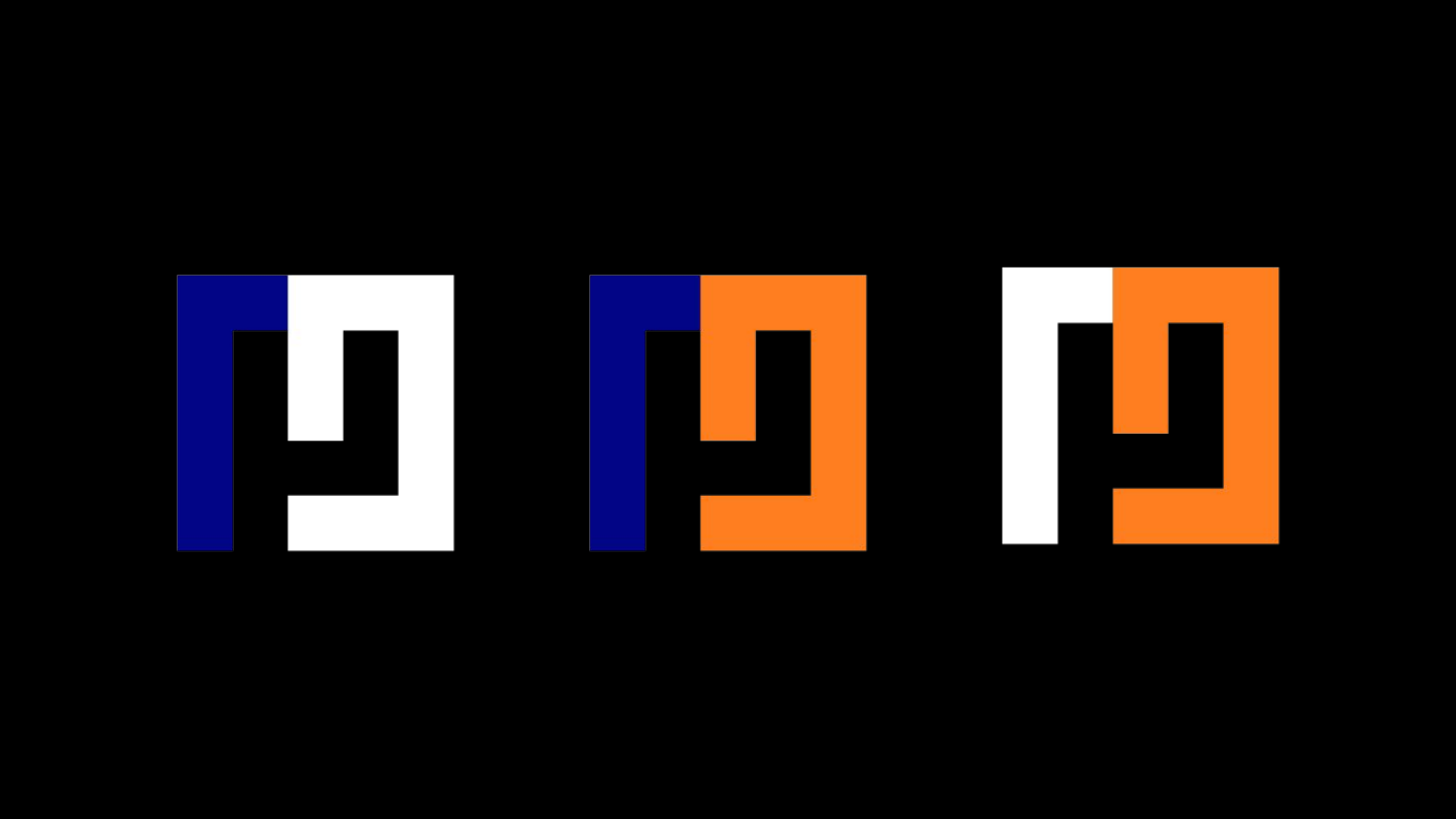### **LOGO IN USE**

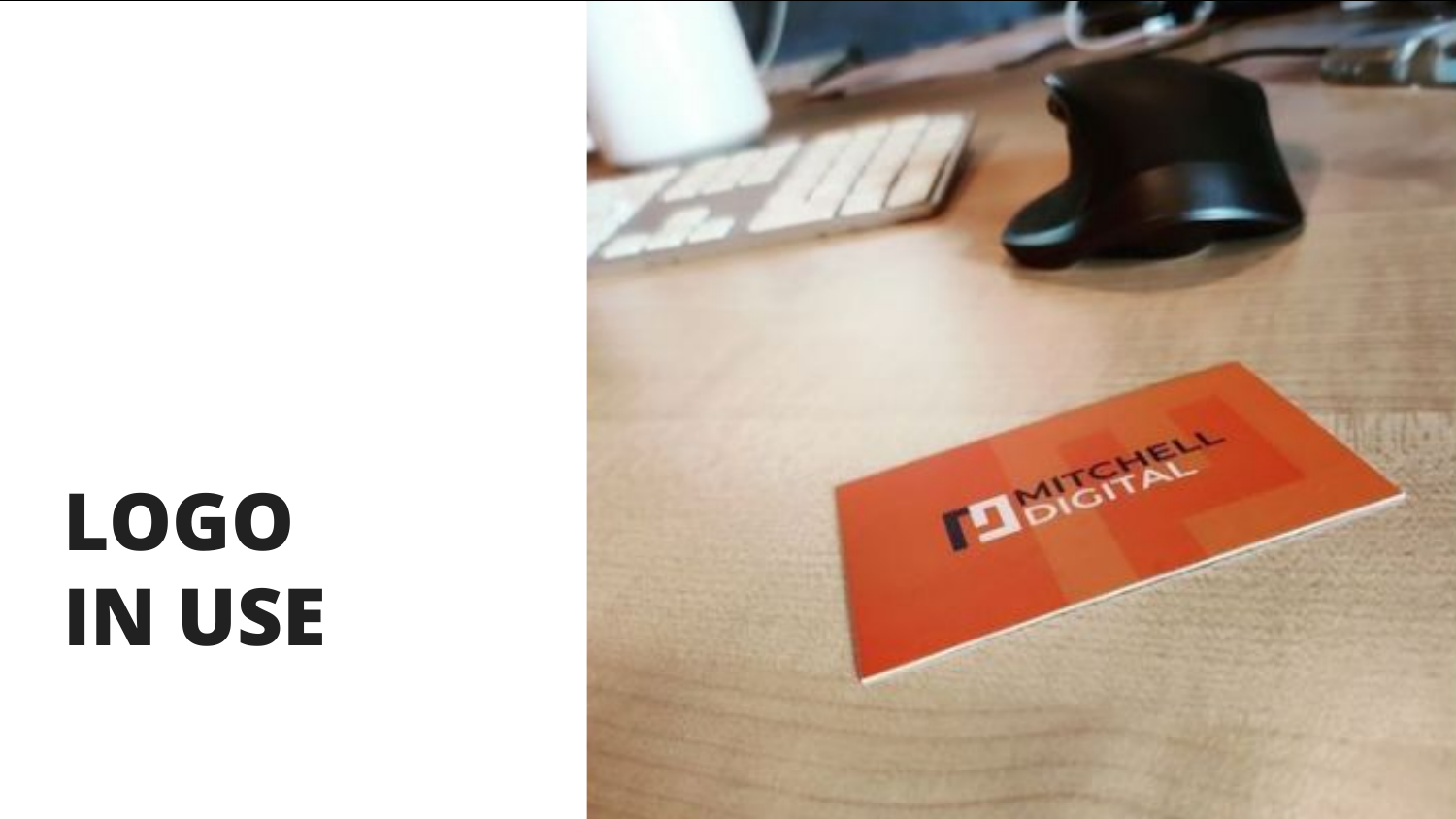### **FU MITCHELL**

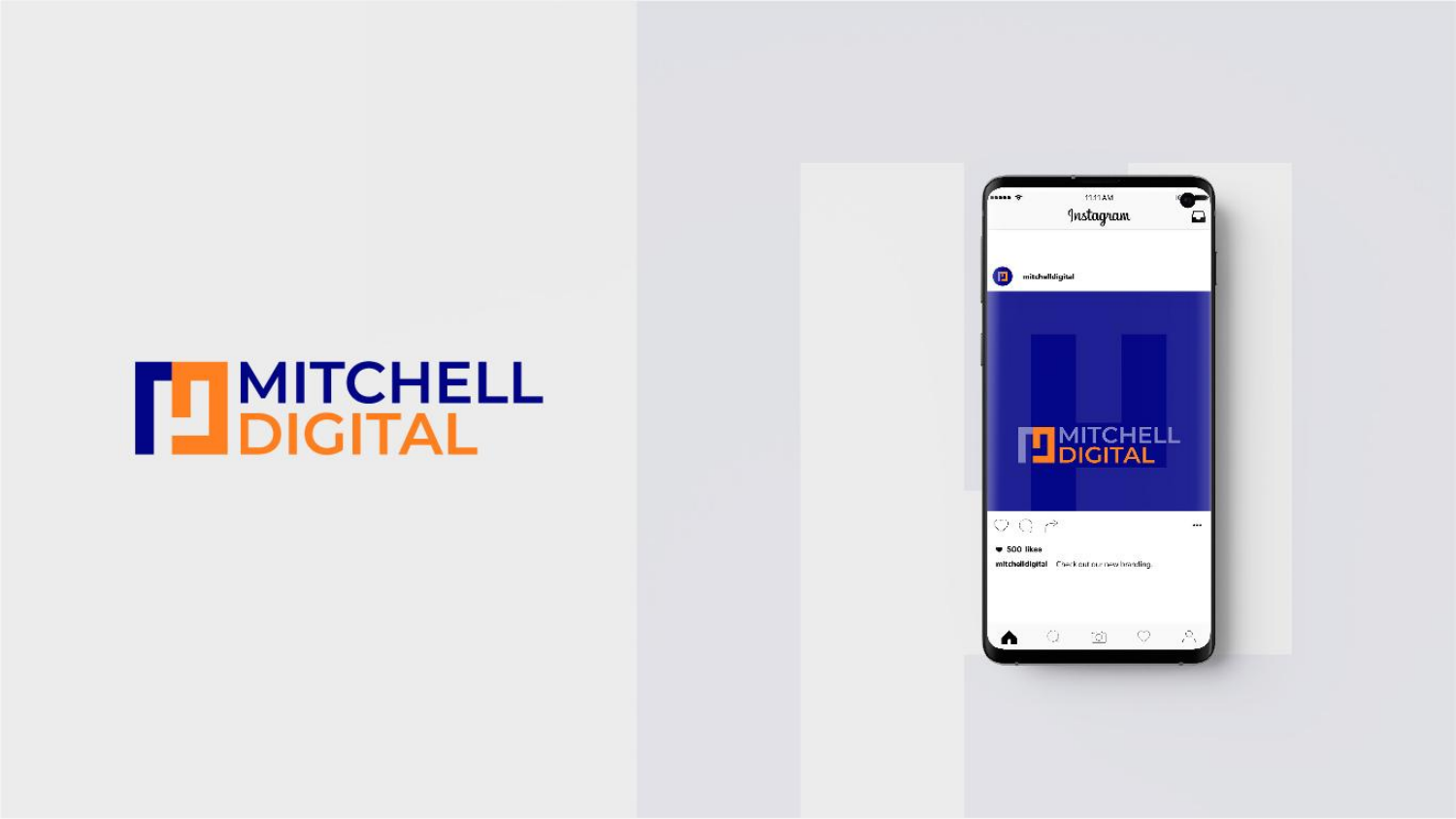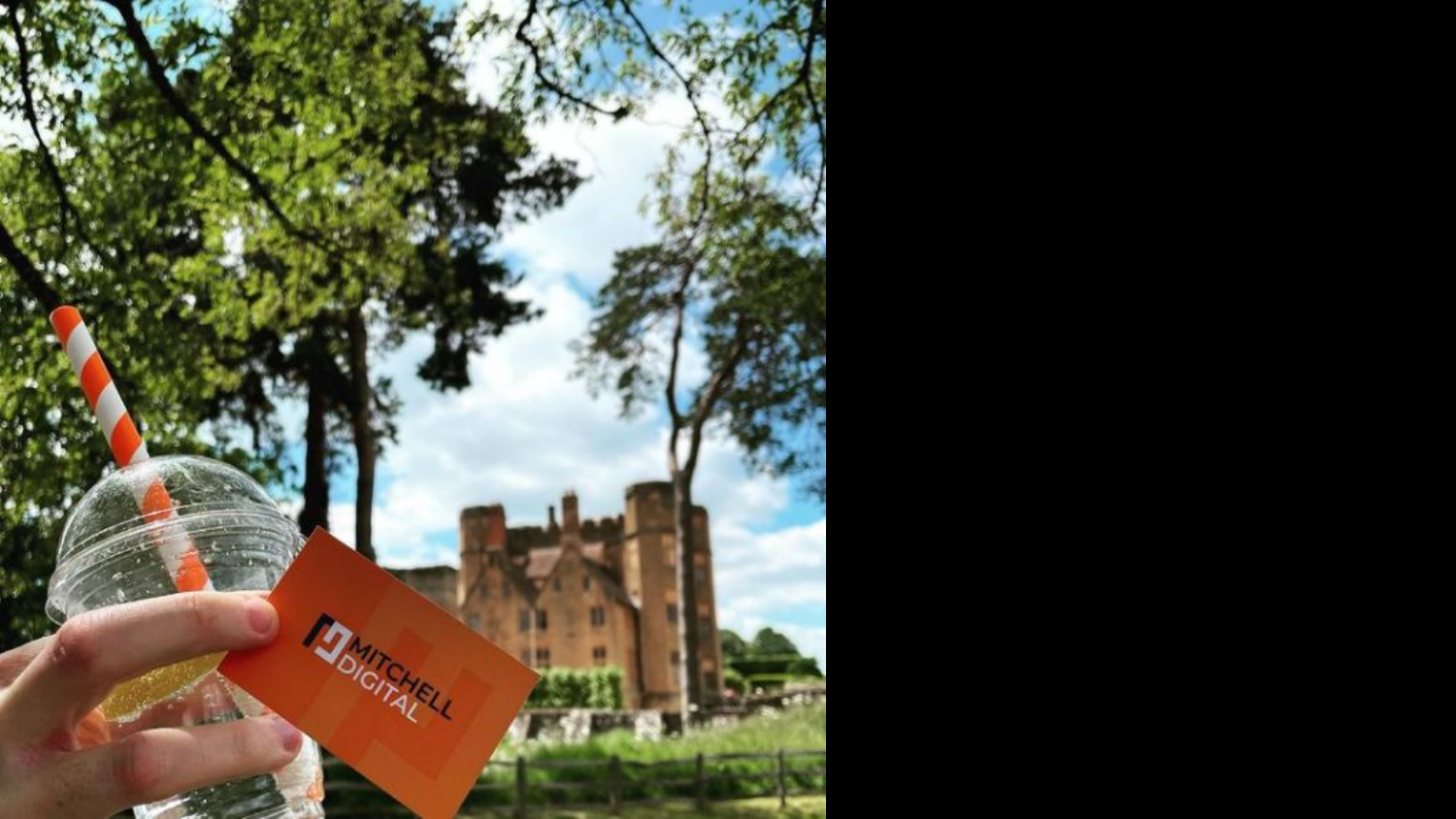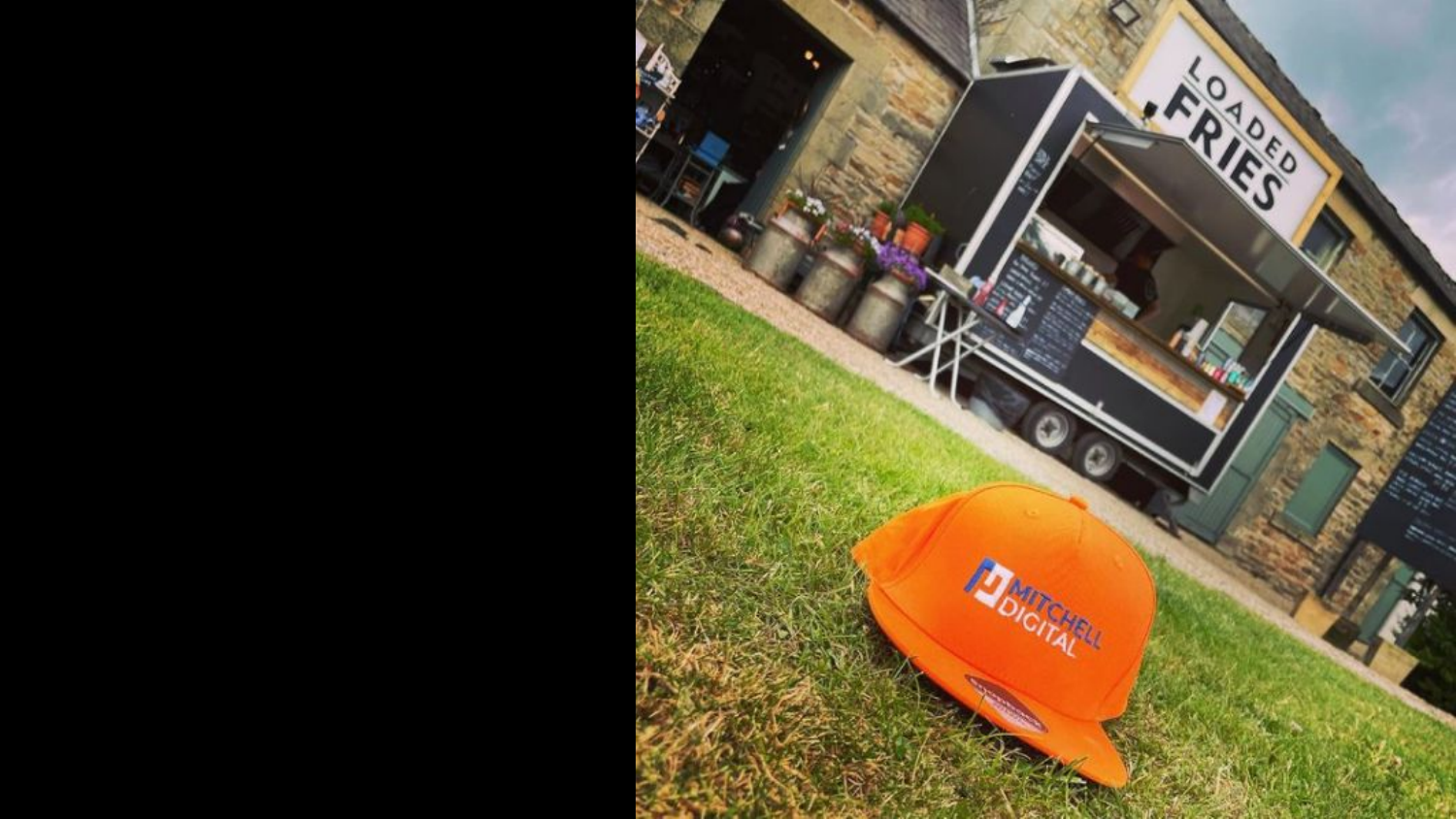### **FEEDBACK** I can't thank or recommend Bradley Layton Design enough!!!"

"I wanted to get my new company off to the right start and the branding was key to this. After working with Brad on some past projects I knew he was the guy to achieve this.

He quizzed me about the company, what we would be doing and what direction I wanted the branding to go.

We were soon on the right track and he delivered top quality work in a very short space of time.